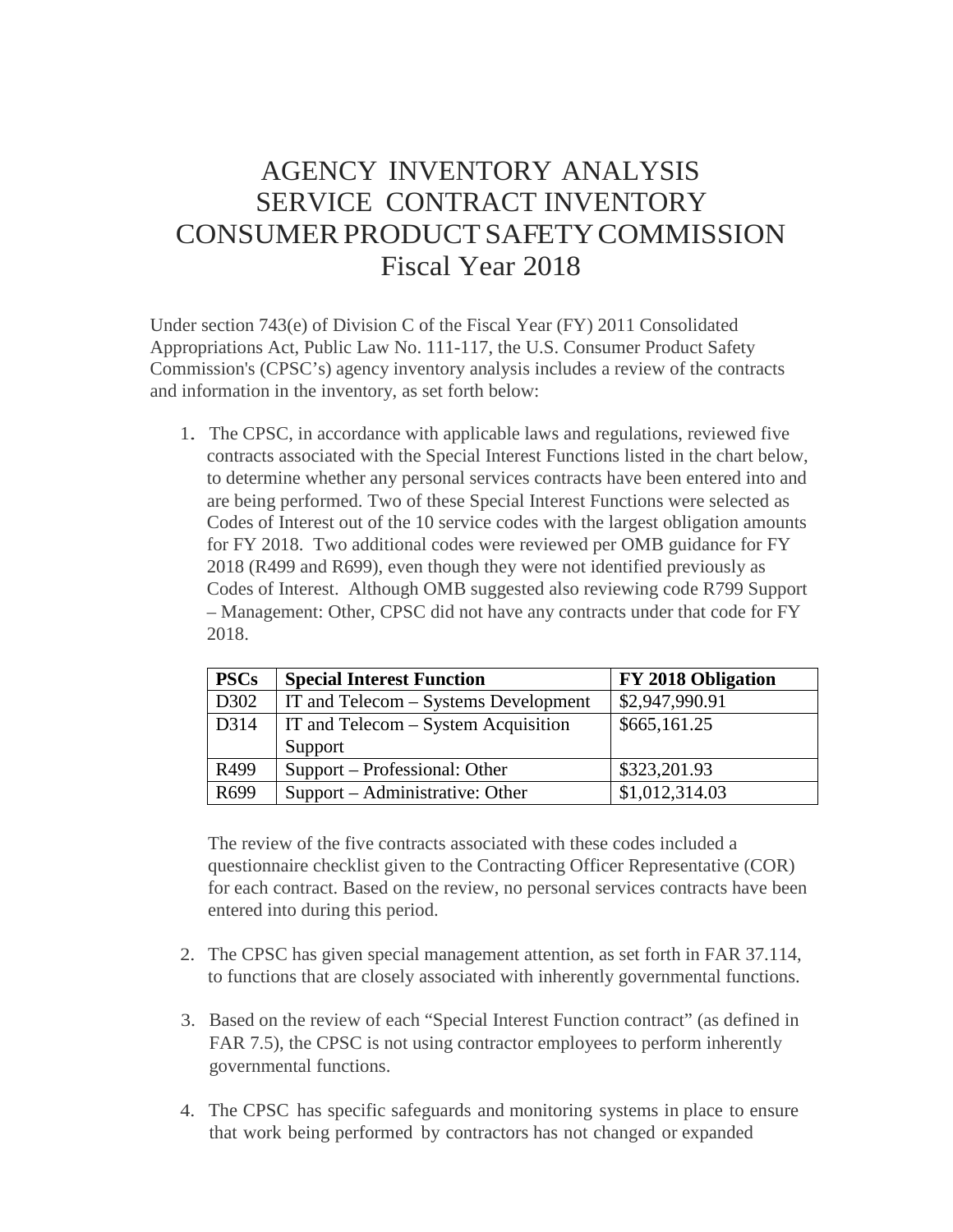during performance to become an inherently governmental function. These safeguards include reviewing the performance of CPSC CORs and Procurement Officials.

- 5. The CPSC is not using contractor employees to perform critical functions in such a way that could affect the ability of the agency to maintain control of its mission and operations.
- 6. The CPSC has ensured that there are sufficient internal agency resources to manage and oversee contracts effectively.

Responsible Officials:

Eddie Ahmad, Director, CPSC Division of Procurement Services, is the senior agency management official accountable for developing procurement policies, procedures, and training associated with OFPP Policy Letter 11-10, addressing the performance of inherently governmental and critical functions.

Cassandra Sterba, CPSC Contract Specialist, is the official responsible for ensuring that appropriate internal management attention is given to developing and analyzing service contract inventories.



Cassandra Sterba, Contract Specialist Date

Concurrence:



Eddie Ahmad, Acting Director, Division of Date Procurement Services